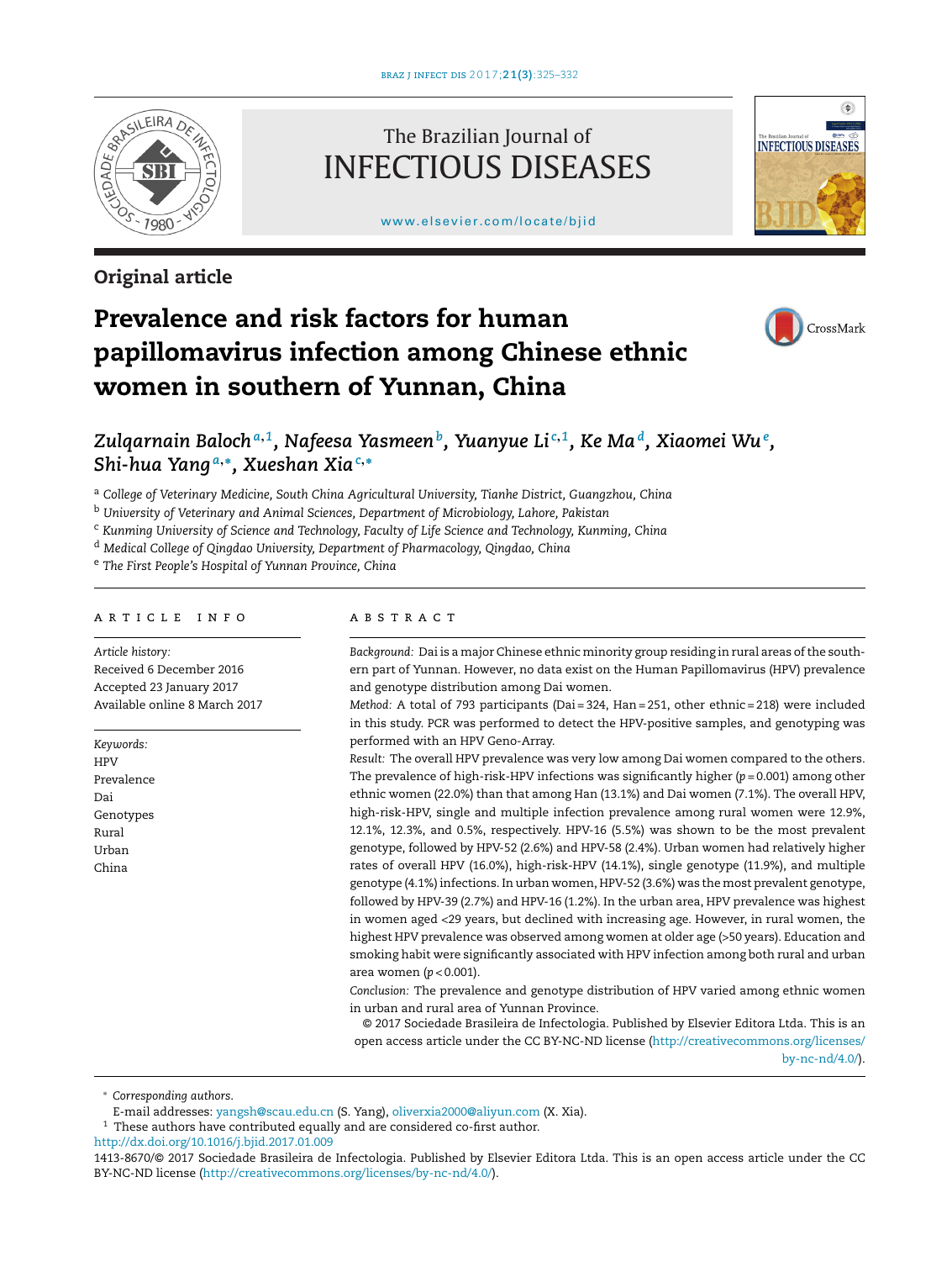## **Introduction**

Human Papillomavirus (HPV) infection is an established cause of cervical cancer, which is a leading cause of death in women of developing regions of the world.<sup>1</sup> The People's Republic of China is the homeland of approximately 1.3 billion inhabitants and is the most densely populated country worldwide. In China, there have been 78,400 new cases of cervical cancer reported in  $2010$  $2010$ , $2$  causing  $20,000$ deaths[.3](#page-6-0)

Epidemiologically, the prevalence and genotype distribution of HPV substantially vary with respect to age, ethnicity, developmental level, and health facility. $4$  Worldwide, the prevalence of HPV is approximately 11–12%, with significant regional variation. The highest HPV prevalence has been reported in Africa (24%), followed by Latin America (16%), and Eastern Europe (21%). $5$  Significant regional variations in HPV genotype distribution have also been reported. In general, HPV-16 is more frequent in all continents worldwide, whereas the distribution of other genotypes varies from region to region. HPV-18 is the second leading genotype in Europe and South America, whereas HPV-52 and HPV-58 are more dominant in Asia $\frac{6}{5}$ 

China is the second leading world economy. The National Central for Cancer Registry, which was established in the 1960s, was expanded to cover 31 provinces in 2009; however, it only covers the urban population. Thus, there is a lack of data on disease burden in ethnic populations who reside in mostly remote areas, and the existing cancer-related figures do not represent the whole population. $7$  Yunnan is a hard, hilly area, with 26 Chinese government state-certified ethnic groups scattered among various concentrated community areas that have completely different norms and traditions. Southern Yunnan bordered with South-east Asian countries and likewise many ethnic groups live on both sides of the border. Most groups such Dai, Hani etc. are certified ethnic groups in China and South-east Asian countries. However, the norms and costumes of these groups vary. As such, the Dai ethnic group, with a population of about 1.2 million, mainly lives in rural areas of the southern part of Yunnan Province particularly in Xishuangbanna prefecture.<sup>[8](#page-7-0)</sup> Tibetans are typically settled in highland and mountainous areas, the Naxi group lives in low, hilly areas. The Hani people mainly work in agricultural farming, and live in remote mountainous areas. The Han group represents the ethnic majority, comprising 92% of the total population of China, and they are equally distributed throughout China. They are well educated, mostly belonging to the ruling class, and reside in urban areas. Mass immunization with HPV vaccines has the potential to minimize cervical cancer incidence in women, but the available HPV vaccine only controls the type of HPV for which it is formulated. Furthermore, the vaccine undergoing trials has been formulated based on data recoded from developed areas. Due to the variation in prevalence and genotype distribution of HPV worldwide, and particularly in China, investigating the prevalence and genotype distribution of HPV among various populations of Yunnan Province would be very useful for designing a strategy for HPV control. According to our best knowledge, there are no reports on the prevalence and

genotype distribution of HPV among Dai women in comparison with other ethnicity. Therefore, this study was designed to determine the prevalence rate of HPV and its genotype distribution among women of Dai and other ethnicity in southern of Yunnan Province, China and to identify factors associated with HPV infection in rural and urban areas of Yunnan Province.

## **Materials and methods**

## *Study population and design*

A total of 793 (Dai = 324, Han= 251, other ethnic = 218; 381 rural and 412 urban) women were recruited from four different towns and villages of the southern of Yunnan Province, in 2014. To be included in the study the woman should: (1) be mentally and physically normal; (2) be aged 18 years or more; (3) be a permanent resident of local area; (4) not be virgin; (5) not be presently pregnant; (6) have not undergone a total uterine or cervical resection; and (7) be willing to undergo HPV testing and provide consent to participate in the present study. Due to ethnic custom, community meetings were organized in which local community leaders were requested to talk about the importance of this study. The interested women were requested to visit the local community medical (hospital) center, and the object of study was again explained individually.

## *Questionnaire and descriptions*

A standardized questionnaire was especially developed for this study containing the following items:

- **Demographic data:** area (rural or urban), ethnic background, age, education;
- **Sexual behavior:** age at firstintercourse, married (polyandry or not) or unmarried, number of lifetime sexual partners, condom use;
- **Medical and reproductive history:** participation in cervical cancer screening, history of sexually transmitted infections, pregnancies, number of babies;
- **Smoking habits:** active or past smoker, regular cigarettes or traditional Chinese tobacco products.

All participants were interviewed by a trained interviewer in the local dialect of Chinese in a separate room using the standardized. After the interview, a qualified gynecologist did the pelvic examination and collected two cervical samples with a cyto-brush (Hybribio) for HPV genotyping and cytological analysis.

## *DNA extraction and histopathological analysis*

The DNA extraction process was completed through the DNA Extraction Kit (Qiagen, Valencia, CA, USA) by following the rec-ommendation of manufacturer.<sup>[9](#page-7-0)</sup> The cervical intraepithelial neoplasia grading and cervical cancer was diagnosed according to the World Health Organization classification system *(CIN I–III)*. [10](#page-7-0)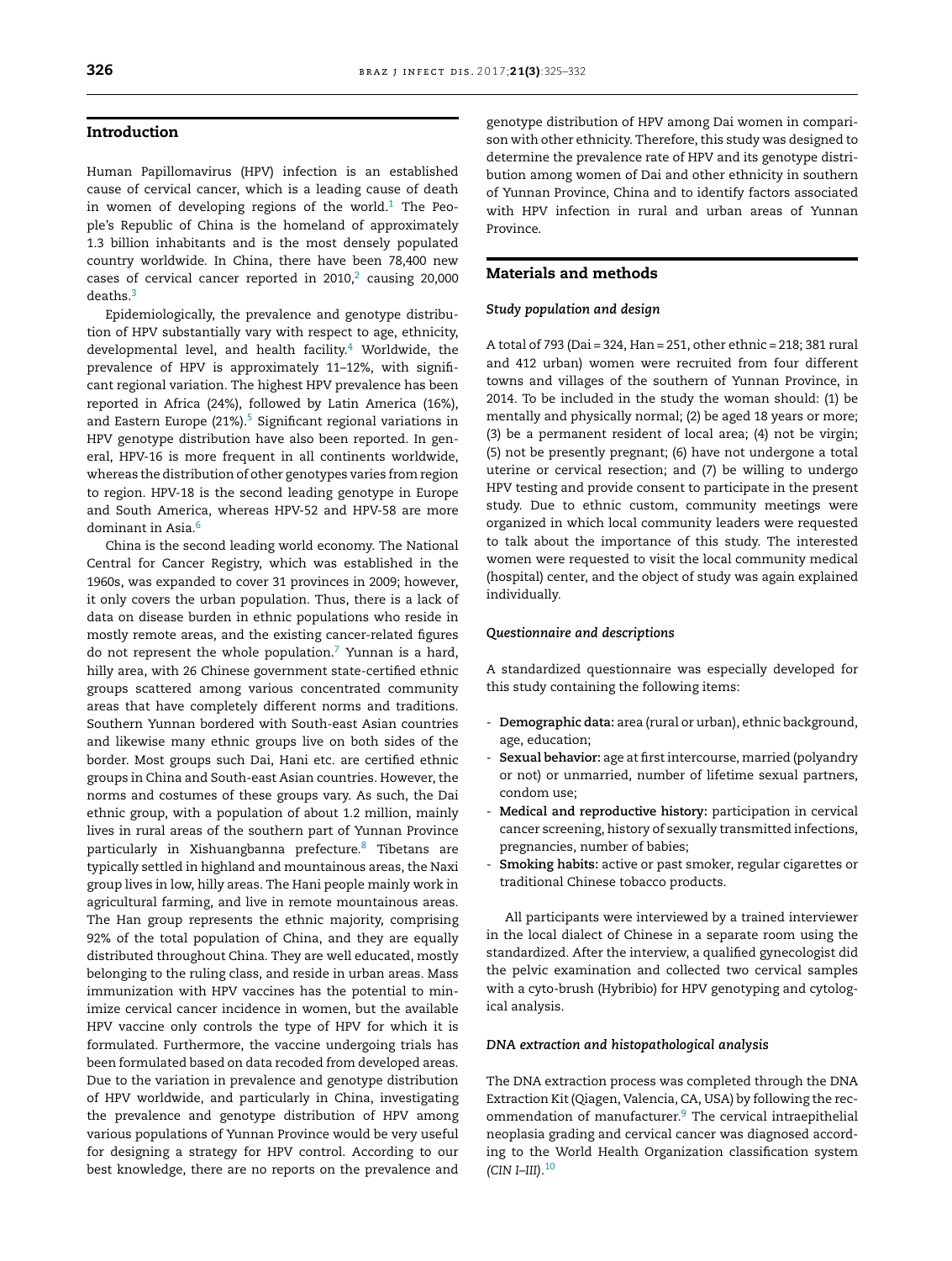## *HPV detection and genotyping*

Samples that tested positive for  $\beta$ -globin were analyzed by PCR amplification of HPV DNA.<sup>[11](#page-7-0)</sup> HPV-positive samples were identified by PCR with universal L1 primer MY09/11 and GP5/6 systems[.12](#page-7-0) DNA from HeLa and Caski cell lines were used as positive controls, and mixtures without sample DNA were used as negative controls. HPV genotypes were determined using an HPV GenoArray Test Kit (Hybribio, Chaozhou, China), according to the manufacturer's instructions. Geno-Array is an L1 consensus primer-based PCR assay<sup>[13](#page-7-0)</sup> that is capable of amplifying 23 HPV genotypes, including 13 HR-HPV (high-risk human papillomavirus) genotypes (HPV-16, 18, 31, 33, 35, 39, 45, 51, 52, 53, 56, 58, 59, 66 and 68), three PHR-HPV (Potential high-risk human papillomavirus) genotypes (HPV-53, 66, and 81) and seven LR-HPV (low-risk HPV) genotypes (HPV-6, 11, 42, 43, 44, and 61). The assay was conducted according to the manufacturer's recommendations. PCR was performed in a reaction volume of  $25 \mu L$  containing  $5 \mu L$  of DNA template, 19.25  $\mu$ L of the provided master mix, and 0.75  $\mu$ L DNA Taq polymerase, using a Perkin-Elmer GeneAmp PCR System 9700 (Applied Biosystems, USA). The amplification procedure was performed as follows: 9min of denaturation at 95 ◦C, followed by 40 cycles of 20 s of denaturation at 95 ◦C, 30 s of annealing at 55 ◦C, 30 s of elongation at 72 ◦C, and a final extension for 5 min at 72 °C.

All the samples that were identified as positive through PCR were genotyped with two methods: Geno-Array test and direct sequencing. For the DNA sequencing new PCR was run with a reaction mixture of 50  $\mu$ L containing 6  $\mu$ L of the DNA extract,  $1 \mu$ L of 10  $\mu$ molar MY09 primer, 1  $\mu$ L of 10  $\mu$ molar MY11 primer and 25  $\mu$ L of the provided master mixture, and 15  $\mu$ L dH<sub>2</sub>O. The consensus primer products were separated by electrophoresis on a 2% agarose gel and purified with a Tiangel (TIANGEN Biotech (Beijing) Co., Ltd) PCR purification kit. The DNA was then directly sequenced using the ABI PRISM Big Dye Terminator Cycle Sequencing Ready Reaction (Invitrogen, Beijing, CN) on an ABI 310 DNA analyzer. The nucleotide sequences were aligned and compared with those of known HPV genotypes available through Genbank by using the BLAST 2.0 software server (<http://www.ncbi.nih.gov/blast>). The sample was identified as a particular HPV genotype if the sequence was 95% homologous with the reference standard.

### *Statistical analysis*

The HPV prevalence rates, including the total rates, and the rates for single- and multiple-genotype infections were compared using the Chi-square test. Corresponding 95% confidence intervals (CIs) were estimated by binomial distribution analysis. The associations between potential risk factor variables with HPV infection in women were assessed by univariate and multivariate logistic regression analyses. Collinearity in the multivariate analysis was evaluated by the tolerance and the goodness-of-fit of the logistic models measured by the Hosmer–Lemeshow test. A *p*-value less than 0.05 was regarded as statistically significant. The statistical analysis was performed using SPSS version (Chicago, USA) 20.0.

## *Ethical statement*

The study project was in line with the Helsinki Declaration and approved by the Ethics Committee at Kunming University of Science and Technology and the Center for Disease Control and Prevention (CDC) in Yunnan Province, China.

## **Results**

### *Ethnic differences in the prevalence of HPV*

The prevalence of any HPV genotype was higher among other (22.0%) ethnic groups followed by Han (13.9%) and Dai (9.9%) ethnicities, but the difference was not statistically significant (*p* = 0.06). However, HR-HPV prevalence was significantly higher (*p* = 0.015) among other ethnic women (22.0%) compared to Han (13.1%) and Dai (7.1%) women. Single HPV genotype infection was also more frequent among other ethnic women (19.7%) followed by Han (11.1%) and Dai (7.7%) women, but the difference was not significant (*p* = 0.12). Multiple HPV genotype infection prevalence rate among Han (2.8%) women was similar among other ethnic women (2.3%) and Dai women (2.2%) (*p* = 0.83). The HPV genotype distribution among women of the various ethnic groups is shown in [Table](#page-3-0) 1.

## *Population differences in the prevalence and genotype distribution of HPV*

HPV DNA was detected in 12.9% of rural women, of whom 12.3% were infected with a single HPV genotype, 0.5% with multiple genotypes, 12.1% with an HR-HPV genotype, and 0.8% was infected with a LR-HPV genotype. Eight different HPV genotypes were identified, among which HPV-16 (5.5%) was the most prevalent, followed by HPV-52 (2.6%) and HPV-58 (2.4%) [\(Table](#page-3-0) 1). In urban women, HPV DNA was detected in 66 participants; 49 women were infected with a single HPV genotype and 17 with multiple HPV genotypes. HR-HPV genotype was detected in 14.1% of urban women. A total of 13 HPV genotypes were detected, among which HPV-52 (3.6%) was the most prevalent type, followed by HPV-39 (2.7%), and HPV-16 (1.2%). Some uncommon genotypes such as HPV-61 and HPV-84 were also detected [\(Table](#page-3-0) 2).

## *Overall HPV prevalence and genotype distribution*

According to the results of HPV analysis, 14.5% of the samples were positive for HPV infection; 12.1% positive for single genotype infections and 2.4% positive for multiple genotype infections. A total of 15 HPV genotypes were reported. HR-HPV genotypes (13.1%) were substantially more common than other genotypes (1.4%). HPV-16 was the most commonly detected genotype (3.3%). The distribution of the other leading genotypes was as follows: HPV-52 (3.1%), HPV-39 (1.6%), and HPV-58 (1.5%) ([Table](#page-3-0) 2).

Abnormal cytology was found in 42 cervical samples: 24 were categorized as CIN1, 12 as CIN2, and the remaining six as CIN3. Overall, 59.5% of these samples (25/42) were positive for HPV. The HPV prevalence was 45.8% (11/24) among CIN1 samples and 83.3% in CIN2 and CIN3 samples. The prevalence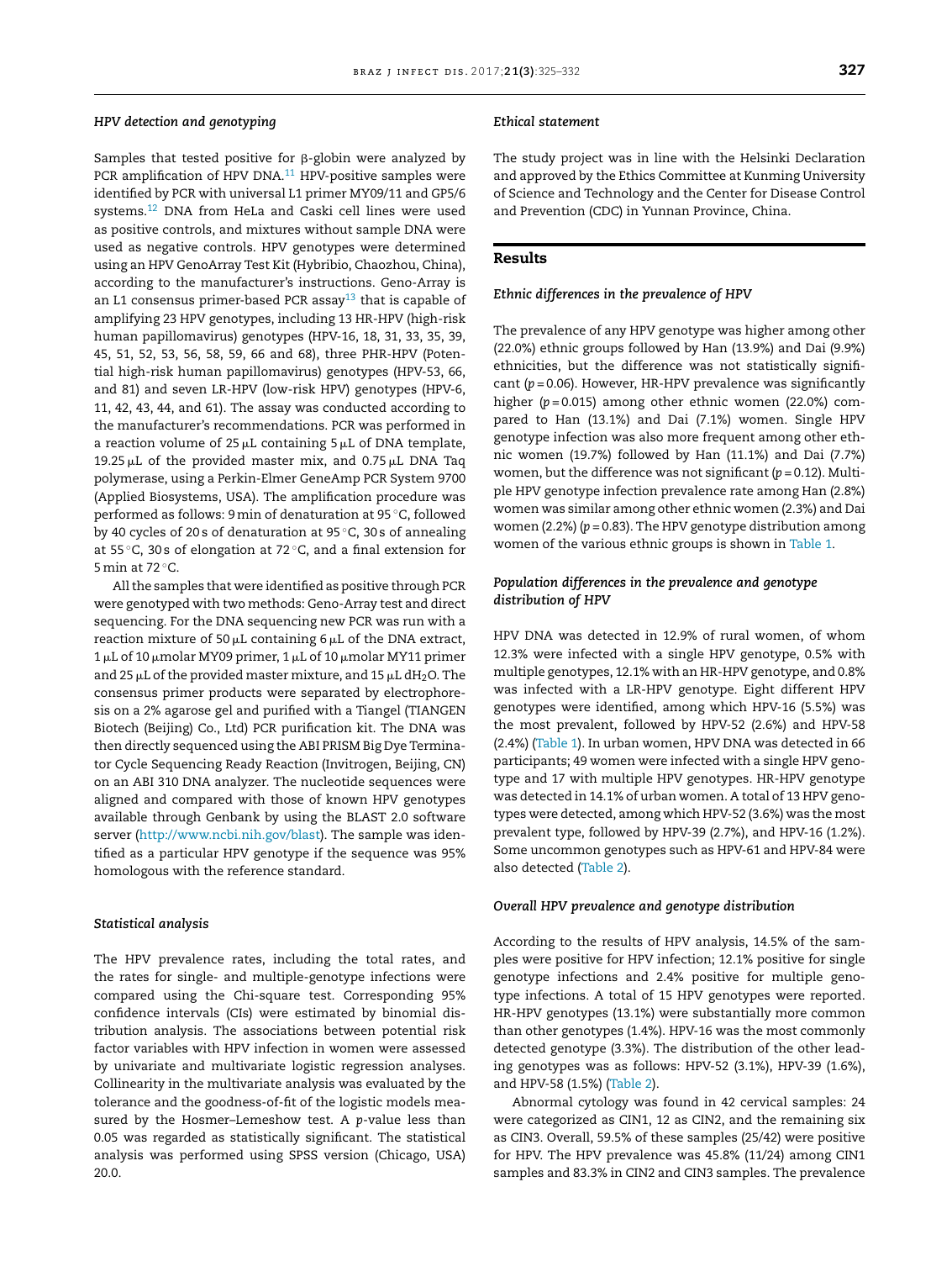<span id="page-3-0"></span>

| Table 1 - The prevalence of HPV and genotype distribution among women of different ethnicities. |                 |                          |              |                          |                |                     |       |
|-------------------------------------------------------------------------------------------------|-----------------|--------------------------|--------------|--------------------------|----------------|---------------------|-------|
| Variables                                                                                       | Dai $(n = 324)$ |                          |              | Others $(n=218)$         |                | Han $(n = 251)$     |       |
|                                                                                                 | Positive        | P% (95%CI)               | Positive     | P% (95% CI)              | Positive       | P% (95% CI)         |       |
| Overall                                                                                         | 32              | $9.9(5.65 - 13.1)$       | 48           | $22.0(16.5-27.5)$        | 35             | 13.9 (9.4-18.4)     | 0.06  |
| High risk                                                                                       | 23              | $7.1(4.3-9.9)$           | 48           | 22.0 (16.5-27.5)         | 33             | $13.1 (8.9 - 17.3)$ | 0.015 |
| Low risk or Mix                                                                                 | 9               | $2.8(2.7-5.5)$           |              |                          | $\overline{2}$ | 0.8                 |       |
| Single                                                                                          | 25              | $7.7(4.8-11.5)$          | 43           | 19.7 (14.4-25.0)         | 28             | $11.1 (7.2 - 15.0)$ | 0.12  |
| <b>HPV-16</b>                                                                                   | 4               | 1.2                      | 15           | $6.9(3.5-10.3)$          | $\overline{7}$ | $2.8(0.8-4.8)$      | 0.2   |
| <b>HPV-52</b>                                                                                   | 8               | $2.5(0.8-4.2)$           | 11           | $5.0(2.1 - 7.9)$         | 6              | $2.4(0.5-4.3)$      | 0.94  |
| <b>HPV-39</b>                                                                                   | 3               | 0.9                      | 4            | $1.8(0.04 - 3.6)$        | 6              | $2.4(0.5-4.3)$      | 0.16  |
| <b>HPV-58</b>                                                                                   | 4               | 1.2                      | 6            | $2.7(0.55-4.8)$          | $\overline{2}$ | 0.8                 | 0.75  |
| <b>HPV-68</b>                                                                                   | $\overline{2}$  | 0.6                      | 3            | 1.4                      |                |                     |       |
| <b>HPV-51</b>                                                                                   |                 |                          | $\mathbf{1}$ | 0.4                      | $\overline{2}$ | 0.8                 |       |
| <b>HPV-61</b>                                                                                   |                 | $\overline{\phantom{0}}$ | $\mathbf{1}$ | 0.4                      | $\mathbf{1}$   | 0.4                 |       |
| <b>HPV-66</b>                                                                                   | $\mathbf{1}$    | 0.3                      |              |                          | $\mathbf{1}$   | 0.4                 |       |
| <b>HPV-33</b>                                                                                   | 1               | 0.3                      | $\mathbf{1}$ | 0.4                      |                |                     |       |
| <b>HPV-81</b>                                                                                   | $\mathbf{1}$    | 0.3                      |              |                          |                |                     |       |
| <b>HPV-84</b>                                                                                   | $\mathbf{1}$    | 0.3                      |              | -                        |                |                     |       |
| <b>HPV-31</b>                                                                                   |                 | $\qquad \qquad -$        | $\mathbf{1}$ | 0.4                      |                |                     |       |
| <b>HPV-11</b>                                                                                   |                 |                          |              |                          | $\mathbf{1}$   | 0.4                 |       |
| <b>HPV-53</b>                                                                                   |                 |                          |              | $\overline{\phantom{0}}$ | $\mathbf{1}$   | 0.4                 |       |
| <b>HPV-56</b>                                                                                   |                 |                          |              |                          | $\mathbf{1}$   | 0.4                 |       |
| Multiple                                                                                        | $\overline{7}$  | $2.2(0.6-3.8)$           | 5            | $2.3(0.3-4.3)$           | $\overline{7}$ | $2.8(0.8-4.8)$      | 0.83  |
| Double                                                                                          | 6               | $1.8(0.4-3.2)$           | 5            | $2.3(0.3-4.3)$           | $\overline{7}$ | $2.8(0.8-4.8)$      | 0.45  |
| Triple                                                                                          | 1               | 0.3                      |              |                          |                |                     |       |

*n*, total number of cases; P%, prevalence percentage; 95% CI, 95% confidence interval were obtained by using binomial distribution analysis model.

a The HPV prevalence between the three ethnic groups was compared using Chi-square test. Bold type indicated statistically significant values.

| Variables          | Total $(n=793)$ |                   | Rural $(n=381)$   |                  | Urban $(n=412)$ |                   | p-Value <sup>a</sup> |
|--------------------|-----------------|-------------------|-------------------|------------------|-----------------|-------------------|----------------------|
|                    | Positive        | P% (95% CI)       | Positive          | P% (95% CI)      | Positive        | P% (95% CI)       |                      |
| Overall            | 115             | $14.5(12.1-16.9)$ | 49                | $12.9(9.5-16.3)$ | 66              | $16.0(12.5-19.5)$ | 0.2                  |
| High risk          | 104             | $13.1(11.8-15.5)$ | 46                | $12.1(8.8-15.4)$ | 58              | $14.1(10.7-14.5)$ | 0.4                  |
| Low risk or Mix    | 11              | $1.4(0.6-2.2)$    | 3                 | 0.8              | 8               | 1.9               |                      |
| Single infection   | 96              | $12.1(9.8-14.4)$  | 47                | $12.3(8.0-15.5)$ | 49              | $11.9(8.9-15.0)$  | 0.5                  |
| <b>HPV-16</b>      | 26              | $3.3(2.1-4.5)$    | 21                | $5.5(3.2 - 7.8)$ | 5               | $1.2(0.02 - 2.2)$ | 0.001                |
| <b>HPV-52</b>      | 25              | $3.1(1.9-4.3)$    | 10                | $2.6(1.0-4.2)$   | 15              | $3.6(1.8-5.4)$    | 0.5                  |
| <b>HPV-39</b>      | 13              | 1.6               | $\overline{2}$    | 0.5              | 11              | 2.7               | 0.01                 |
| <b>HPV-58</b>      | 12              | 1.5               | 9                 | 2.4              | 3               | 0.7               |                      |
| <b>HPV-68</b>      | 5               | 0.5               | $\mathbf{1}$      | 0.3              | 4               | 1.0               | 0.2                  |
| <b>HPV-51</b>      | 3               | 0.4               |                   |                  | 3               | 0.7               |                      |
| <b>HPV-61</b>      | $\overline{2}$  | 0.2               | $\overline{2}$    | 0.5              |                 |                   |                      |
| <b>HPV-66</b>      | $\overline{2}$  | 0.2               | $\mathbf{1}$      | 0.3              | $\mathbf{1}$    | 0.2               |                      |
| <b>HPV-33</b>      | $\overline{2}$  | 0.2               |                   |                  | $\overline{2}$  | 0.5               |                      |
| <b>HPV-81</b>      | $\mathbf{1}$    | 0.1               |                   |                  | $\mathbf{1}$    | 0.2               |                      |
| <b>HPV-84</b>      | $\mathbf{1}$    | 0.1               |                   |                  | $\mathbf{1}$    | 0.2               |                      |
| <b>HPV-31</b>      | $\mathbf{1}$    | 0.1               | $\mathbf{1}$      | 0.3              |                 |                   |                      |
| <b>HPV-11</b>      | $\mathbf{1}$    | 0.1               |                   |                  | $\mathbf{1}$    | 0.2               |                      |
| <b>HPV-53</b>      | $\mathbf{1}$    | 0.1               | $\qquad \qquad -$ |                  | $\mathbf{1}$    | 0.2               |                      |
| <b>HPV-56</b>      | $\mathbf{1}$    | 0.1               | $\qquad \qquad -$ |                  | $\mathbf{1}$    | 0.2               |                      |
| Multiple infection | 19              | $2.4(1.3-3.5)$    | $\overline{2}$    | 0.5              | 17              | $4.1(2.2 - 6.0)$  | 0.001                |
| Double infection   | 18              | $2.3(1.3-3.3)$    | $\overline{2}$    | 0.5              | 16              | $3.9(2.0-5.8)$    |                      |
| Triple infection   | 1               | 0.1               |                   |                  | $\mathbf{1}$    | 0.2               |                      |

*n*, total number of cases; P%, prevalence percentage; 95% CI, 95% confidence interval were obtained by using binomial distribution analysis model.

a The HPV prevalence between the Rural and Urban group were compared using Chi-square test. Bold type indicated statistically significant values.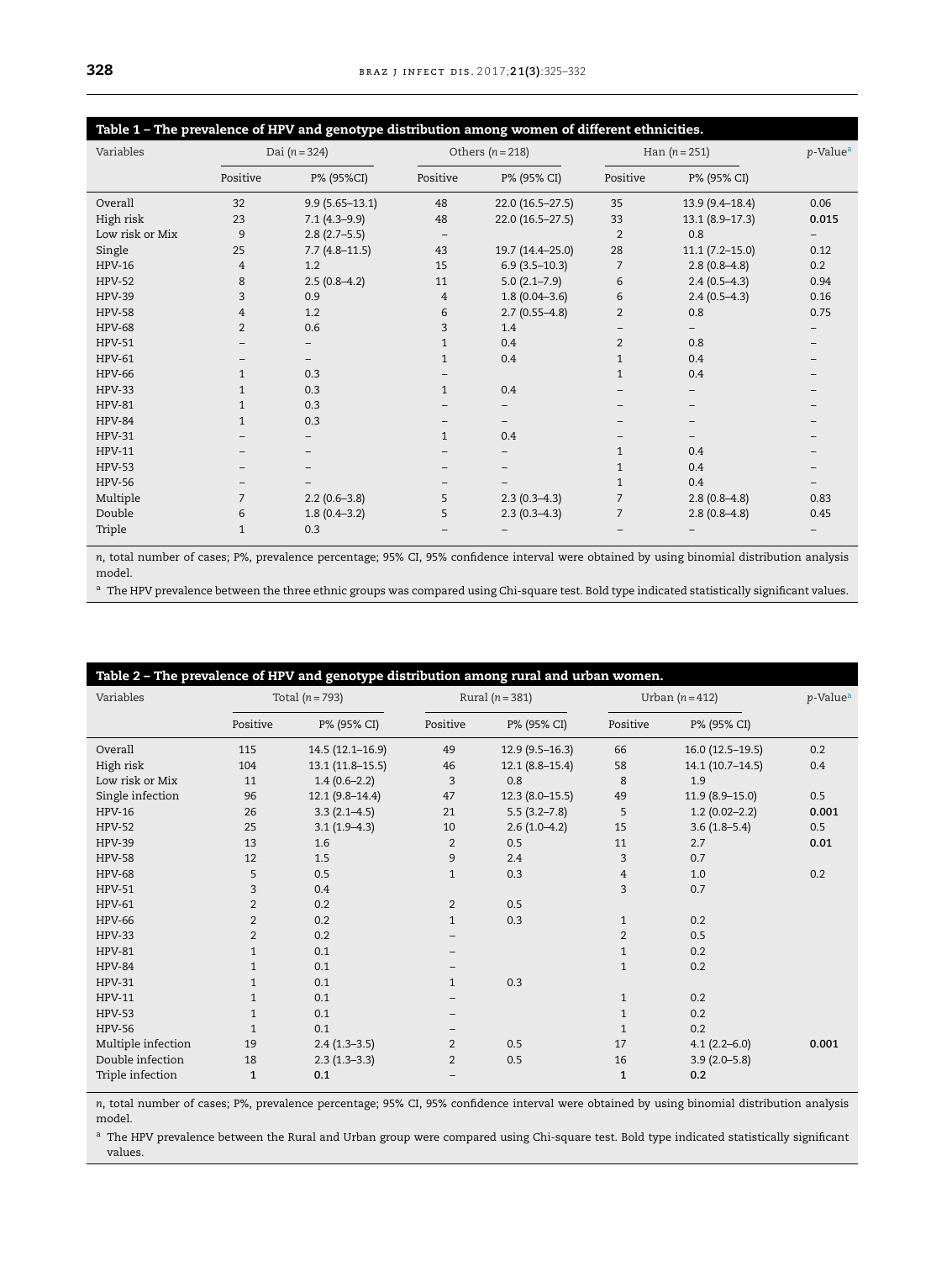| Table 3 - HPV prevalence according to histopathological analysis. |                  |                 |                 |                   |  |  |  |
|-------------------------------------------------------------------|------------------|-----------------|-----------------|-------------------|--|--|--|
| HPV infection                                                     | Normal $(n=751)$ | $CIN1 (n = 24)$ | $CIN2 (n = 12)$ | CIN3 $(n = 6)$    |  |  |  |
| Overall                                                           | 89 (11.8)        | 11(45.8)        | 10(83.0)        | 5(83.3)           |  |  |  |
| HR-HPV                                                            | 84 (11.2)        | 6(25.0)         | 9(75.0)         | 5(83.3)           |  |  |  |
| LR-HPV                                                            | 5(0.7)           | 5(20.8)         | 1(8.3)          | $\qquad \qquad -$ |  |  |  |
| Single                                                            | 78 (10.4)        | 7(29.2)         | 8(66.7)         | 3(50.0)           |  |  |  |
| Multiple                                                          | 11(1.5)          | 4(16.7)         | 2(16.7)         | 2(33.3)           |  |  |  |
| <b>HPV-16</b>                                                     | 19(2.5)          | 3(12.5)         | 1(8.3)          | 2(33.3)           |  |  |  |
| <b>HPV-39</b>                                                     | 9(1.2)           | 2(8.3)          | 1(8.3)          | 1(16.7)           |  |  |  |
| <b>HPV-52</b>                                                     | 17(2.3)          | 5(20.8)         | 1(8.3)          | $\qquad \qquad -$ |  |  |  |
| <b>HPV-58</b>                                                     | 6(0.8)           | 3(12.5)         | 2(16.6)         | 1(16.7)           |  |  |  |
| $HPV-33$                                                          |                  | 1(4.2)          | 1(8.3)          | -                 |  |  |  |

of HR-HPV genotypes increased as the infection progressed to advanced lesions [\(Table](#page-3-0) 2). HPV-16 was most frequent in advanced abnormal cervical lesions CIN3 followed by HPV-39 and HPV-58. The most frequently detected genotypes in CIN1 and CIN2 lesions were HPV-52 and HPV-58 (Table 3).

### *Potential risk factors*

The HPV prevalence among women from rural areas increased from 8.7% in the young age group (<29 years) to 31.7% in the old age group (>50 years) [\(Table](#page-5-0) 4). Similar prevalence trends were also observed for HR-HPV and single genotype infections, with little variation. In women from urban areas, the young age group (<29 years) had the highest rates of overall HPV (22.2%), HR-HPV (19.0%), and single genotype (17.5%) HPV infection, while the infection rate declined thereafter with increasing age (Table 3). Education and smoking were found to be significantly associated with HPV infection in both groups of women (*p* < 0.001), whereas drinking habits and number of pregnancies were only associated with acquiring HPV infection in rural women (*p* < 0.001, [Table](#page-5-0) 4). However, the other potential risk factors such as occupation, age at first intercourse, condom use, number of sexual partners, married (polyandry or not) or unmarried, history of sexually transmitted infections and past history of Pap smear test that were analyzed in this study appeared to have no influence on HPV infection in either group [\(Table](#page-5-0) 5).

## **Discussion**

Vaccination against HPV is a possible long-term solution for eradicating cervical cancer in developing countries, particularly in China, where HPV-related infection is a leading cause of morbidity (12%) and mortality ([14](#page-7-0)%).<sup>14</sup> In China, a prophylactic HPV vaccine is undergoing a phase III trial.<sup>15</sup> Furthermore, the available HPV vaccine is genotype specific and only protects against infections by HPV of the genotype for which it is formulated. To maximize the effectiveness of HPV vaccination in China, determining the variation of HPV prevalence and genotype distribution among the various ethnicities in different geographical regions of the country is essential. In the current study, 14.5% ([Table](#page-3-0) 2) of the participants were positive for HPV infection. Compared to similar studies conducted in Yunnan province, this prevalence rate is similar to that reported in a study conducted in Southern of Yunnan province (14.7%), China. $16$  However, the frequency of infections with oncogenic HPV genotypes (13.1%) was slightly higher than that found in a population-based study conducted in Shanxi, China  $(12.2\%)$ <sup>17</sup> and that found in South Vietnam (10.9%).<sup>[18](#page-7-0)</sup>

In China, HPV prevalence and its genotype distribution have previously been described among Naxi women (11.9%), Tibetan women  $(27.4\%),^{19}$  $(27.4\%),^{19}$  $(27.4\%),^{19}$  Uyghur women (7.3%), and Han women (6.7-29.6%). $17,20$  The overall HPV prevalence in other ethnic women (22.0%) ([Table](#page-3-0) 1) in this study was very high as compared with rate reported among Naxi (11.9%), but lower than that of Tibitan (27.4%) in north-western Yunnan. The HPV prevalence measured among Han women (13.9%) was higher than that reported among Han in southern of Yunnan (12.6), $^{21}$  $^{21}$  $^{21}$ and the prevalence of HPV among Dai women (9.9%) was lower than the worldwide infection rate  $(11-12\%)^{22}$  $(11-12\%)^{22}$  $(11-12\%)^{22}$  and the preva-lence reported from other regions of China and Korea.<sup>[6](#page-7-0)</sup> In southern of Yunnan, living and social rules vary among ethnic groups. The majority of individuals in the other ethnic population are illiterate, have a high fertility rate, mainly work in agricultural farming, and live in remote mountainous areas with poor sanitary conditions. In contrast, the majority of Dai individuals are educated with religious education, live in very clean, well-lighted and well-ventilated constructed double stories bamboo house in which downstairs are used for livestock and upstairs are used by people. Among Dai people, endogamy is common, while among Han or other ethnic group it is forbidden. Similarly, marriage between relatives is common among Dai while among other ethnic group such as Han, Hani, and Zhuang it is strictly forbidden. Similarly, among some ethnic groups, such as Tibitan and Hani, polyandry is common, while among Dai it is strictly forbidden. We suggest that social backgrounds and cultural traits might be responsible for the high HPV infection rate among other ethnic women in this region because the Dai and other ethnic women live in same area but under different sanitary conditions.

Our population-based study compared the HPV prevalence among women living in rural and urban areas of Yunnan Province. Our study showed that some rural populations in China have a lower HPV prevalence (12.9%) than that of urban populations (16.0%). However, these findings are in contrast to those of many studies from China, in which the HPV prevalence among rural populations was higher than that among urban populations.<sup>15,17</sup> The HPV prevalence rate among rural populations was comparable to the data reported from other regions of China, such as Henan Province  $(12.3-13.0\%)$ .<sup>[23](#page-7-0)</sup> In the current study, the prevalence among urban women (16.0%) was comparable to the results reported from various parts of China. $24$  A large difference in the HR-HPV prevalence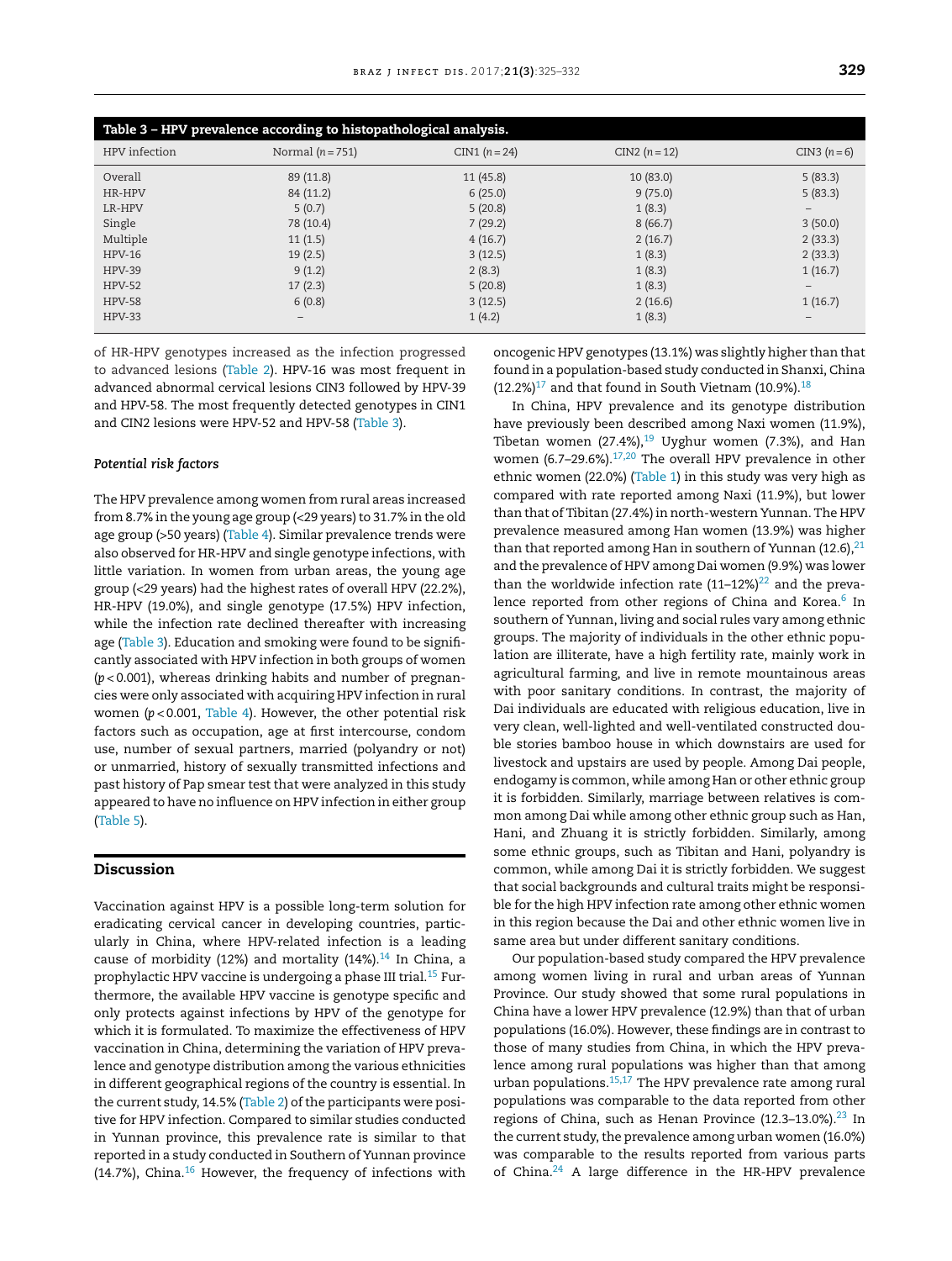<span id="page-5-0"></span>Table 4 - Comparison of age-specific overall, high-risk, single, and multiple HPV infection prevalence in four age-groups **among rural and urban women.**

| Rural women   |                   |                     |                     |              |         |  |  |
|---------------|-------------------|---------------------|---------------------|--------------|---------|--|--|
| HPV infection | $<$ 29 (n = 80)   | $30 - 39 (n = 115)$ | $40 - 49$ (n = 145) | $>50 (n=41)$ | p-Value |  |  |
| Overall       | 7(8.7)            | 13(11.3)            | 16(11.0)            | 13(31.7)     | 0.008   |  |  |
| HR-HPV        | 7(8.7)            | 13(11.3)            | 14(9.6)             | 12(29.3)     | 0.02    |  |  |
| LR-HPV        | $\qquad \qquad -$ |                     | 2(1.4)              | 1(2.4)       |         |  |  |
| Single        | 7(8.7)            | 13(11.3)            | 15(10.3)            | 12 (29.3)    | 0.02    |  |  |
| Multiple      |                   |                     | 1(0.7)              | 1(2.4)       |         |  |  |
|               |                   |                     |                     |              |         |  |  |
| Urban women   |                   |                     |                     |              |         |  |  |
| HPV infection | $<$ 29 (n = 63)   | $30 - 39$ (n = 153) | $40 - 49$ (n = 129) | $>50 (n=67)$ | p-Value |  |  |
| Overall       | 14(22.2)          | 26(17.0)            | 21(16.3)            | 5(7.5)       | 0.03    |  |  |
| HR-HPV        | 12(19.0)          | 26(17.0)            | 16(12.4)            | 4(6.0)       | 0.01    |  |  |
| LR-HPV        | 2(3.2)            | $\qquad \qquad -$   | 5(3.9)              | 1(1.5)       |         |  |  |
| Single        | 11(17.5)          | 20(13.1)            | 15(11.6)            | 3(4.5)       | 0.02    |  |  |
| Multiple      | 3(4.8)            | 5(3.3)              | 7(5.4)              | 2(3.0)       | 0.9     |  |  |

## Table 5 - Detection of cervical human papillomavirus (HPV) DNA according to potential risk factors in rural and urban **women.**

| Variable        |             | Rural $(n=381)$<br>Urban $(n=412)$ |                          |         |             |                |                          |          |
|-----------------|-------------|------------------------------------|--------------------------|---------|-------------|----------------|--------------------------|----------|
|                 | Total cases | Positives                          | OR <sup>a</sup> (95%CI)  | p-Value | Total cases | Positives      | OR <sup>2</sup> (95% CI) | p-Valueb |
| Pregnancy       |             |                                    |                          | 0.012   |             |                |                          | 0.16     |
| Single          | 113         | 13                                 | $\mathbf{1}$             |         | 299         | 37             | $\mathbf{1}$             |          |
| Double          | 176         | 19                                 | $0.22(0.08 - 0.62)$      |         | 78          | 20             | $2.1(0.9-4.5)$           |          |
| Multiple        | 92          | 17                                 | $0.48(0.18 - 1.29)$      |         | 35          | 9              | $2.1(0.7-6.8)$           |          |
| Active smoker   |             |                                    |                          | 0.002   |             |                |                          | 0.03     |
| Yes             | 241         | 26                                 | $\mathbf{1}$             |         | 367         | 64             | $\mathbf{1}$             |          |
| No              | 140         | 23                                 | $3.9(1.7-9.5)$           |         | 45          | $\overline{2}$ | $5.5(1.8-17.4)$          |          |
| Drinking        |             |                                    |                          | 0.021   |             |                |                          | 0.15     |
| Yes             | 225         | 13                                 | $\mathbf{1}$             |         | 74          | 23             | $\mathbf{1}$             |          |
| No              | 156         | 36                                 | $2.45(1.1-5.3)$          |         | 338         | 43             | $0.3(0.06 - 1.54)$       |          |
| Education       |             |                                    |                          | 0.009   |             |                |                          | 0.001    |
| Graduate        | 17          | $\mathbf 0$                        | $\overline{\phantom{m}}$ |         | 178         | 29             | $\mathbf{1}$             |          |
| High            | 15          | $\mathbf{0}$                       | -                        |         | 66          | 12             | $0.9(0.4-2.1)$           |          |
| Middle          | 75          | 8                                  | -                        |         | 84          | 6              | $0.1(0.02 - 0.36)$       |          |
| Primary         | 188         | 19                                 | $\overline{\phantom{0}}$ |         | 47          | 15             | $0.3(0.08-1.2)$          |          |
| No              | 86          | 22                                 |                          |         | 37          | $\overline{4}$ | $0.1(0.01 - 0.4)$        |          |
| Employment      |             |                                    |                          | 0.5     |             |                |                          | 0.56     |
| No work         | 24          | $\overline{2}$                     | $\mathbf{1}$             |         | 76          | 8              | $\mathbf{1}$             |          |
| <b>Business</b> | 353         | 47                                 | $0.4(0.07-2.1)$          |         | 121         | 31             | $0.7(0.3-1.9)$           |          |
| Job             | 4           |                                    |                          |         | 215         | 27             | $1.3(0.4 - 3.9)$         |          |

*n*, total number of participants.

<sup>a</sup> Odd ratio (OR) and their 95% confidence interval (CI) were obtained using the multiple logistic regression analysis model. The first category serves as a reference for OR calculation.

 $<sup>b</sup>$  Bold type indicates statistically significant values.</sup>

was found between rural women (12.1%) and urban women (14.1%). Compared with similar studies from China, the HR-HPV prevalence (11.9%) in rural areas of southern of Yunnan Province<sup>[16](#page-7-0)</sup> was similar than that reported in this study (12.1%), whereas the HPV prevalence among urban women was higher than that reported for Beijing  $(9.9\%)$ ,<sup>[25](#page-7-0)</sup> but lower than that reported in a pooled analysis (17.7%) by Zhao et al. $^{26}$  $^{26}$  $^{26}$  The most striking feature in the epidemiology of HPV infections among both populations is the high frequency of multiple-genotype infections among urban women (4.1%) compared with rural

women (0.5%). The relatively higher frequency of multiplegenotype infections in urban women is consistent with data from Qujing City of Yunnan Province. $27$  The higher prevalence of overall HPV, oncogenic HPV, and multiple-genotype HPV infections in urban women might partly be due to lifestyle and standards of living. Furthermore, the difference cannot be due to technical reasons because both groups were randomly selected, the cervical samples were collected by the same qualified gynecologist, and all of the samples were analyzed under the same roof using the same chemicals.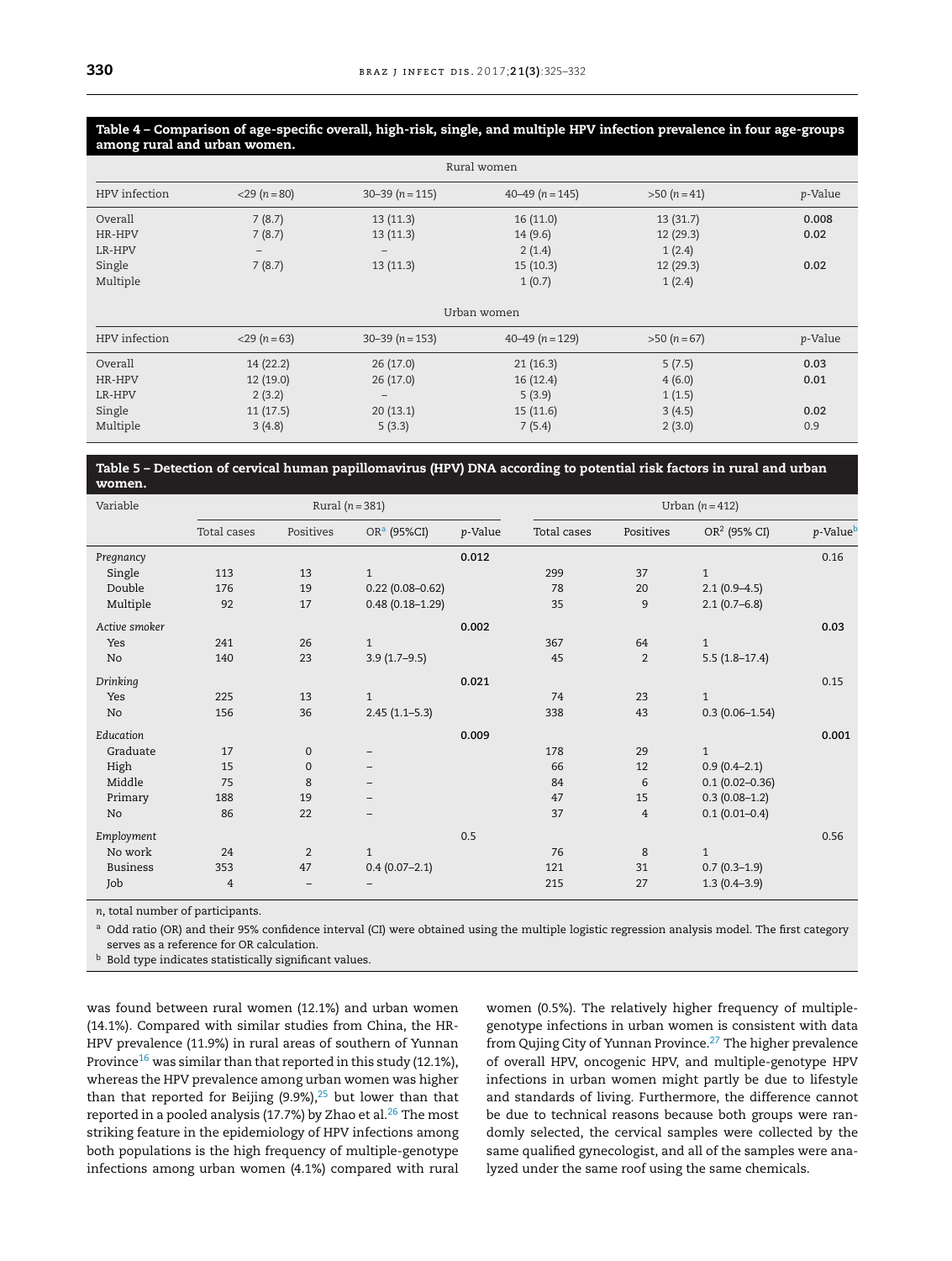<span id="page-6-0"></span>A total 15 genotypes were identified among both populations. However, the HPV genotype distribution was diverse among both groups. HPV-16 was recognized to be the most prevalent genotype, followed by HPV-52 and HPV-58, in rural populations. These observations are in complete agreement with the study conducted in Shanxi, Lijiang Yunnan province China, in which a relatively high percentage of HPV-16 and then of HPV58 infection was observed $16,28$  confirming the importance of HPV-58 and HPV-52 infection in Asia,<sup>[32](#page-7-0)</sup> particularly in China. HPV-52 (3.6%) was more prevalent among urban women, followed by HPV-39 (2.7%) and HPV-16 (1.2%). The variation in genotype prevalence may be due to the geographic location of the participants and the biological interactions among genotypes and patients' immune status.<sup>[6,29](#page-7-0)</sup> Another possible interpretation may involve variation in the genotyping technique. However, this is not a convincing interpretation because many previous studies reported that HPV-52 and HPV-58, not HPV-16, were the leading HPV genotypes in Asia and particularly in China. Interestingly, another oncogenic type, HPV-68 (1.0%), was also common in this population, despite being previously considered an uncommon genotype.<sup>6</sup>

The age-specific prevalence curve for rural participants was relatively similar to the findings of studies conducted in Shenyang City, Shanxi Province. $17$  The HPV prevalence was directly correlated with age, with the highest prevalence observed among older age groups. The prevalence of HPV in rural women increased with age and peaked in the older age group (>50 years), a trend that may be caused by a weakened immune system in the infected population. This pattern is in agreement with previous studies conducted in high-resource countries, $30,31$  China, $17$  and India. $32$  In addition to the overall prevalence of HPV, the age-specific prevalence in urban women also differed from that of rural women. Younger women had the highest infection rates, and the prevalence decreased with increasing age. These findings are in line with data reported in previous studies<sup>[19,29](#page-7-0)</sup> suggesting that younger women have higher exposure to HPV infection than older women. However, these findings differed from those for various part of China, where the HPV prevalence was similar in all age groups. $17$  The flat age curve in the rural population indicates that in many populations in the developing world, women are not exposed to HPV at a young age. $^{17}$  As most women in rural areas are married and have single sexual partner, the less pronounced second peak of HPV infection in middle age might be due to husbands' extramarital sexual relationships. This risk factor has already been verified in a pooled analysis conducted by the International Agency for Research on Cancer (IARC).<sup>33</sup> The high HPV prevalence among the older age group of rural women might be attributable to weak immune responses for clearing infection or to a high incidence of HPV infection. Nulliparous women were at lower risk for acquiring HPV infection than multiparous women[.33](#page-7-0) In this study, we also found a clear trend toward an increasing risk of HPV infection with increasing parity among women from both areas. However, women with two or more babies in the rural areas only were at a significantly higher risk of being infected with HPV. The results of previous reports regarding the role of smoking in the acquisition of HPV infection are controversial. $33,34$  In the present study, education and drinking were significantly associated with

HPV infection in both groups, and smoking was only linked with acquisition of HPV infection in rural women.<sup>35</sup> Based on these findings, we suggest that there must be a correlation between smoking and another risk factor such as ethnicity, age of sex, drinking habit, contraceptive use, and sexual behaviors. We will attempt to explain the correlations of potential risk factors in our future study.

## **Conclusion**

To the best of our knowledge, this is the first Dai ethnic population-based study conducted in Yunnan, China. Significantly higher prevalence rates of HR-HPV were found among the other ethnic women compared with the Dai and Han women. Furthermore, a significantly higher prevalence of HPV-16 and HPV-39 were found among urban women as compared to rural women. The results generated from the current report emphasize the requirement of more detailed research to understand the regional differences in the prevalence and genotype distribution of HPV among the various populations. Our study findings also highlight the importance of introducing a next-generation (HPV-52, 58, 39, 68 & 33) HPV vaccine.

## **Authors' contributions**

Zulqarnqin Baloch, Li Yuanyue Xiaomai Wu designed the study, was involved in data collection and genotyping, analyzed the results and wrote the paper. Ma Ke was involved in data collection. Nafeesa Yasmeen helped in data analysis and manuscript writing. Prof. Xueshan Xia and Shi-hua Yang supervised the study. All of the authors read and approved the final manuscript.

## **Conflicts of interest**

The authors declare no conflicts of interest.

## **Acknowledgements**

We sincerely thank all the participants who took part in this study. This work was financially supported by a research grant from Science and Technology Agency of Yunnan Province, China (2014FB090). The funders played no role in the study design, data collection and analysis, decision to publish, or preparation of the manuscript.

## r e f e r enc e s

- 1. [Baay](http://refhub.elsevier.com/S1413-8670(16)30633-X/sbref0180) [MF,](http://refhub.elsevier.com/S1413-8670(16)30633-X/sbref0180) [Kjetland](http://refhub.elsevier.com/S1413-8670(16)30633-X/sbref0180) [EF,](http://refhub.elsevier.com/S1413-8670(16)30633-X/sbref0180) [Ndhlovu](http://refhub.elsevier.com/S1413-8670(16)30633-X/sbref0180) [PD,](http://refhub.elsevier.com/S1413-8670(16)30633-X/sbref0180) [et](http://refhub.elsevier.com/S1413-8670(16)30633-X/sbref0180) [al.](http://refhub.elsevier.com/S1413-8670(16)30633-X/sbref0180) [Human](http://refhub.elsevier.com/S1413-8670(16)30633-X/sbref0180) [papillomavirus](http://refhub.elsevier.com/S1413-8670(16)30633-X/sbref0180) [in](http://refhub.elsevier.com/S1413-8670(16)30633-X/sbref0180) [a](http://refhub.elsevier.com/S1413-8670(16)30633-X/sbref0180) [rural](http://refhub.elsevier.com/S1413-8670(16)30633-X/sbref0180) [community](http://refhub.elsevier.com/S1413-8670(16)30633-X/sbref0180) [in](http://refhub.elsevier.com/S1413-8670(16)30633-X/sbref0180) [Zimbabwe:](http://refhub.elsevier.com/S1413-8670(16)30633-X/sbref0180) [the](http://refhub.elsevier.com/S1413-8670(16)30633-X/sbref0180) [impact](http://refhub.elsevier.com/S1413-8670(16)30633-X/sbref0180) [of](http://refhub.elsevier.com/S1413-8670(16)30633-X/sbref0180) [HIV](http://refhub.elsevier.com/S1413-8670(16)30633-X/sbref0180) [co-infection](http://refhub.elsevier.com/S1413-8670(16)30633-X/sbref0180) [on](http://refhub.elsevier.com/S1413-8670(16)30633-X/sbref0180) [HPV](http://refhub.elsevier.com/S1413-8670(16)30633-X/sbref0180) [genotype](http://refhub.elsevier.com/S1413-8670(16)30633-X/sbref0180) [distribution.](http://refhub.elsevier.com/S1413-8670(16)30633-X/sbref0180) [J](http://refhub.elsevier.com/S1413-8670(16)30633-X/sbref0180) [Med](http://refhub.elsevier.com/S1413-8670(16)30633-X/sbref0180) [Virol.](http://refhub.elsevier.com/S1413-8670(16)30633-X/sbref0180) [2004;73:481](http://refhub.elsevier.com/S1413-8670(16)30633-X/sbref0180)–[5.](http://refhub.elsevier.com/S1413-8670(16)30633-X/sbref0180)
- 2. [Shi](http://refhub.elsevier.com/S1413-8670(16)30633-X/sbref0185) [JF,](http://refhub.elsevier.com/S1413-8670(16)30633-X/sbref0185) [Canfell](http://refhub.elsevier.com/S1413-8670(16)30633-X/sbref0185) [K,](http://refhub.elsevier.com/S1413-8670(16)30633-X/sbref0185) [Lew](http://refhub.elsevier.com/S1413-8670(16)30633-X/sbref0185) [JB,](http://refhub.elsevier.com/S1413-8670(16)30633-X/sbref0185) [Qiao](http://refhub.elsevier.com/S1413-8670(16)30633-X/sbref0185) [YL.](http://refhub.elsevier.com/S1413-8670(16)30633-X/sbref0185) [The](http://refhub.elsevier.com/S1413-8670(16)30633-X/sbref0185) [burden](http://refhub.elsevier.com/S1413-8670(16)30633-X/sbref0185) [of](http://refhub.elsevier.com/S1413-8670(16)30633-X/sbref0185) [cervical](http://refhub.elsevier.com/S1413-8670(16)30633-X/sbref0185) [cancer](http://refhub.elsevier.com/S1413-8670(16)30633-X/sbref0185) [in](http://refhub.elsevier.com/S1413-8670(16)30633-X/sbref0185) [China:](http://refhub.elsevier.com/S1413-8670(16)30633-X/sbref0185) [synthesis](http://refhub.elsevier.com/S1413-8670(16)30633-X/sbref0185) [of](http://refhub.elsevier.com/S1413-8670(16)30633-X/sbref0185) [the](http://refhub.elsevier.com/S1413-8670(16)30633-X/sbref0185) [evidence.](http://refhub.elsevier.com/S1413-8670(16)30633-X/sbref0185) [Int](http://refhub.elsevier.com/S1413-8670(16)30633-X/sbref0185) [J](http://refhub.elsevier.com/S1413-8670(16)30633-X/sbref0185) [Cancer.](http://refhub.elsevier.com/S1413-8670(16)30633-X/sbref0185) [2012;130:641–52.](http://refhub.elsevier.com/S1413-8670(16)30633-X/sbref0185)
- 3. [Zhao](http://refhub.elsevier.com/S1413-8670(16)30633-X/sbref0190) [FH,](http://refhub.elsevier.com/S1413-8670(16)30633-X/sbref0190) [Hu](http://refhub.elsevier.com/S1413-8670(16)30633-X/sbref0190) [SY,](http://refhub.elsevier.com/S1413-8670(16)30633-X/sbref0190) [Zhang](http://refhub.elsevier.com/S1413-8670(16)30633-X/sbref0190) [SW,](http://refhub.elsevier.com/S1413-8670(16)30633-X/sbref0190) [Chen](http://refhub.elsevier.com/S1413-8670(16)30633-X/sbref0190) [WQ,](http://refhub.elsevier.com/S1413-8670(16)30633-X/sbref0190) [Qiao](http://refhub.elsevier.com/S1413-8670(16)30633-X/sbref0190) [YL.](http://refhub.elsevier.com/S1413-8670(16)30633-X/sbref0190) [Cervical](http://refhub.elsevier.com/S1413-8670(16)30633-X/sbref0190) [cancer](http://refhub.elsevier.com/S1413-8670(16)30633-X/sbref0190) [mortality](http://refhub.elsevier.com/S1413-8670(16)30633-X/sbref0190) [in](http://refhub.elsevier.com/S1413-8670(16)30633-X/sbref0190) [2004](http://refhub.elsevier.com/S1413-8670(16)30633-X/sbref0190)–[2005](http://refhub.elsevier.com/S1413-8670(16)30633-X/sbref0190) [and](http://refhub.elsevier.com/S1413-8670(16)30633-X/sbref0190) [changes](http://refhub.elsevier.com/S1413-8670(16)30633-X/sbref0190) [during](http://refhub.elsevier.com/S1413-8670(16)30633-X/sbref0190) [last](http://refhub.elsevier.com/S1413-8670(16)30633-X/sbref0190) [30](http://refhub.elsevier.com/S1413-8670(16)30633-X/sbref0190)